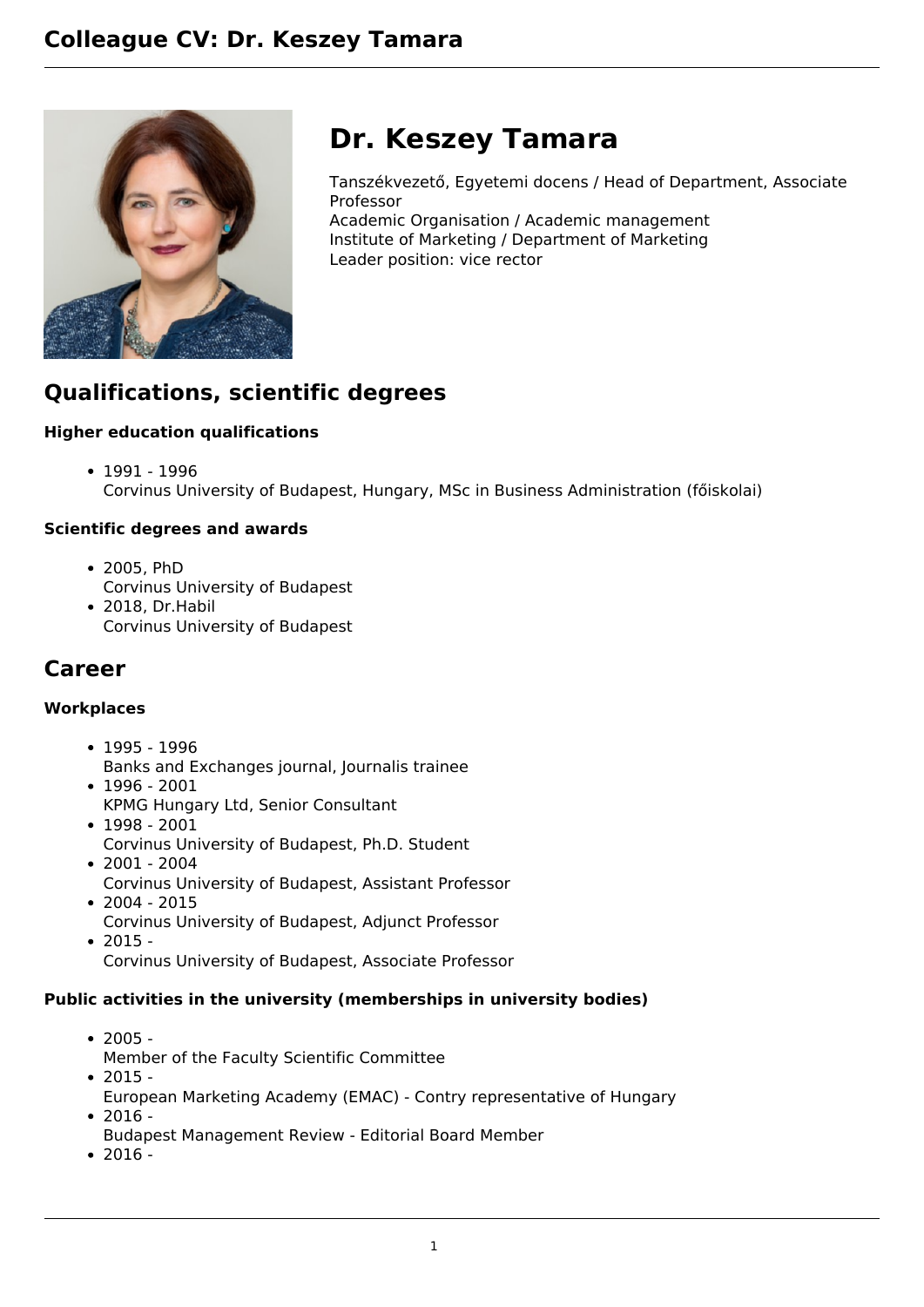## **Colleague CV: Dr. Keszey Tamara**

The World IT Project - Contry representative of Hungary

#### **Important study tours, delegacies**

- 2001, 6 months Helsinki School of Economics, Finland
- $\cdot$  2002, 6 months Bocconi University, Italy

#### **Awards, titles, honors**

- 2006, Paul Kürthy Award
- Hungarian Academy of Sciences
- 2009, Hungarian Academy of Sciences Janos Bolyai Research Grant
- Hungarian Academy of Sciences
- 2015, Bolyai Award Hungarian Academy of Sciences
- 2016, Research Excellence Award Corvinus University of Budapest
- 2016, Research Excellence Award
- 2017, International Publication Award Hungarian Academy of Sciences, Subcommettee of Marketing
- 2017, Teaching award for the most innovative marketing course in Hungary Association for Teaching and Research in Marketing
- 2017, New National Excellence Program Scholarship
- 2018, Research Excellence Award Corvinus University of Budapest
- 2018, Scientific Research Conference Acknowledgement of Supervisory Excellence Corvinus University of Budapest
- 2019, International Publication Award Hungarian Academy of Sciences, Subcommettee of Marketing
- 2020, Medal for University Corvinus University of Budapest
- 2019, Acknowledgement of Excellence (for supervising Tamas Gyorgy Sölch) Hungarian Scientific Research Conference
- 2020, Research Excellence Award Corvinus University of Budapest
- 2021, Award for the most innovative marketing course Hungarian Association for Teaching and Research in Marketing

### **Language skills**

| Language       | <b>Speaking</b> | <b>Writing</b> | <b>Reading</b> | Media<br>appearance |
|----------------|-----------------|----------------|----------------|---------------------|
| <b>English</b> | Advanced        | Advanced       | Advanced       |                     |
| <b>Italian</b> | Intermediate    | Intermediate   | Intermediate   |                     |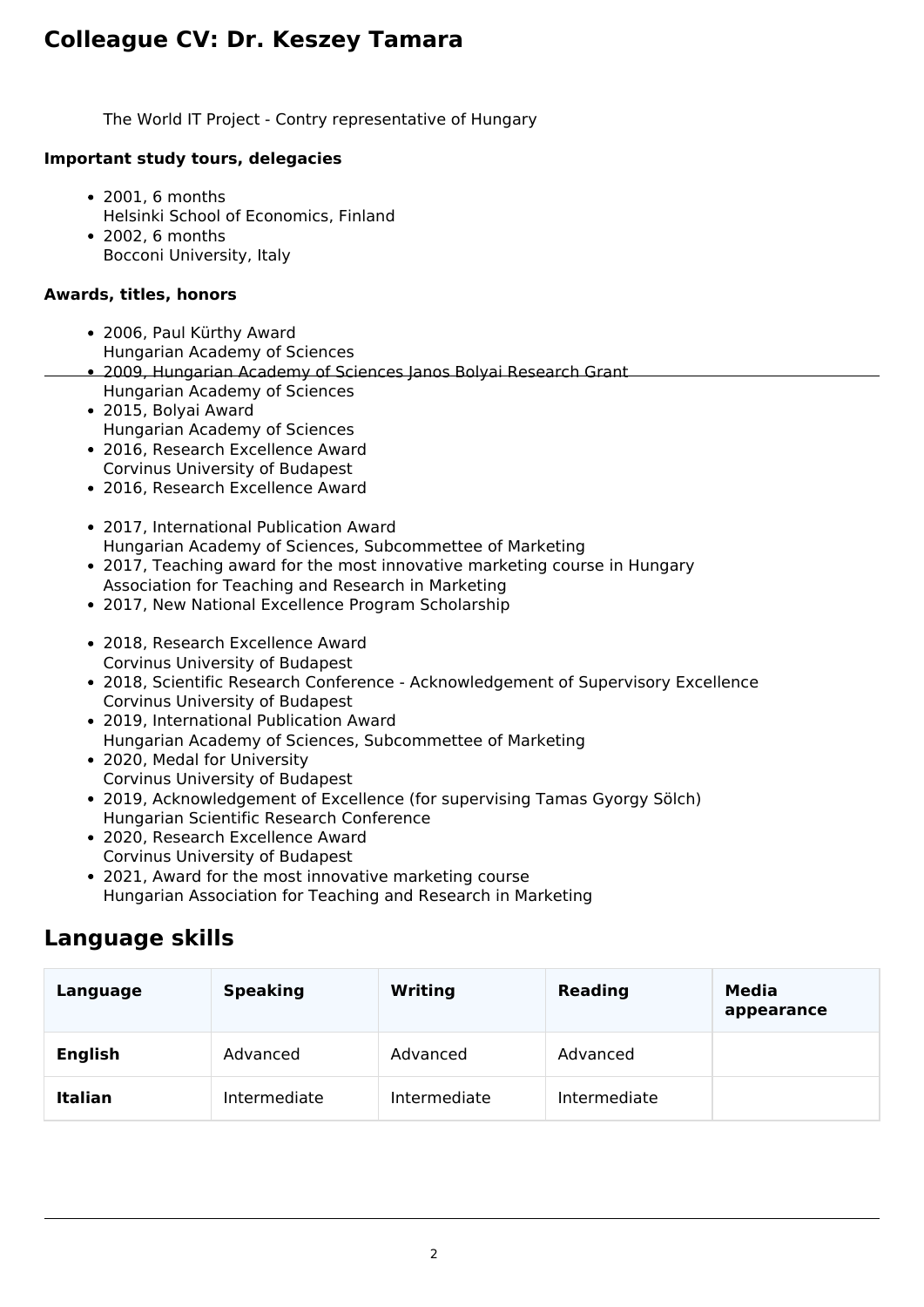## **Colleague CV: Dr. Keszey Tamara**

### **Research, professional activity**

#### **Major taught courses or fields of education:**

Marketing management, Marketing strategy, Marketing planning, Thesis Consulting

#### **Field of science and discipline:**

organization science

#### **Current fields of research:**

Marketing-knowledge management

#### **Previous fields of research:**

Piacorientáció

#### **Major research projects**

- $\cdot$  2001 2002. Form of participation: member of the research team Moneylender: Further info about research:
- $2003 2005.$ Form of participation: member of the research team Moneylender: Further info about research:
- 2007 2014, Form of participation: leader of the research team Moneylender: Further info about research:
- 2006 2014, Form of participation: leader of the research team Moneylender: Further info about research:
- 2009 , The effects of Sales-marketing collaboration on innovation Form of participation: leader of the research team Moneylender: Institute for the Science in Business Markets Further info about research:
- 2021 , Foodization Digital transformation and sustainability in the agri-food industry Form of participation: leader of the research team Moneylender: European Union - Horizon Europe, Marie Curie grant Further info about research:

#### **Membership in scientific or professional bodies/organizations**